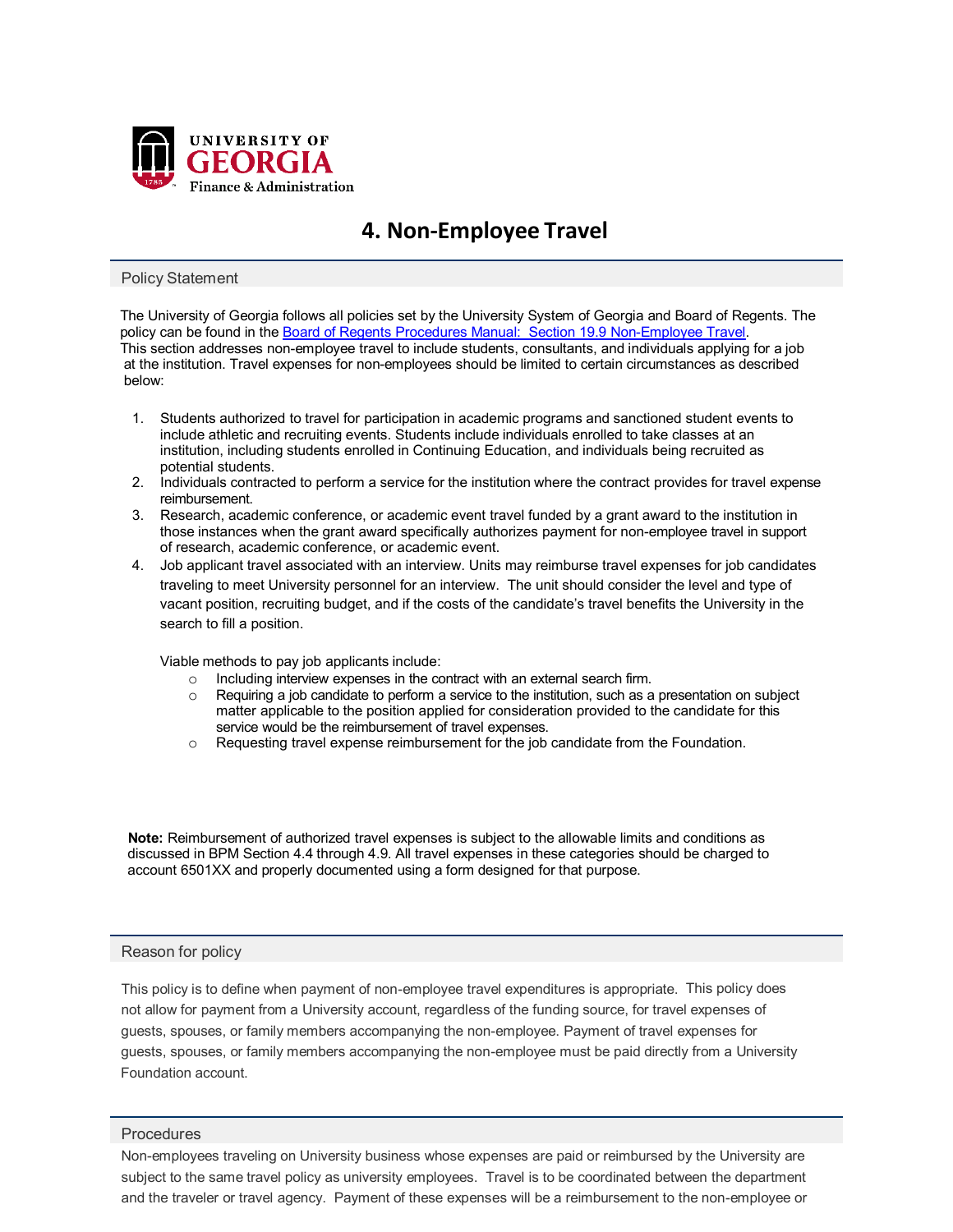a direct payment by the University to a travel agency or other provider. University Purchasing Cards (P-Cards) may not be used for any non-employee travel payments besides student travel. Refer to the P-Card Manual for further guidance on use of the P-Card.

Departments hosting business related visitors may have those visitors' airfare direct billed to the University by utilizing one of UGA's authorized travel agencies to book the flight. Departments should work with the agency and have the invoice sent directly to the department. The invoice should be submitted for payment by a payment request. A travel authorization form for non-employees should be completed and maintained in the department. A copy of the travel authorization should be attached to the payment request as supporting documentation.

Expenses not direct billed to the University should be paid by the traveler and reimbursement should be processed at the conclusion of the trip via a payment request payable to the individual.

The funding sources available to pay for permissible non-employee travel, depending on the category of non- employee, are outlined below. Please reference the UGA Chart [of Accounts](https://onesource.uga.edu/resources/chart_of_accounts/) link.

## **Student Travel:**

- o Student Activities Funds (Fund group 13000)
- o Auxiliary Accounts (Fund group 122xx)
- o Study Abroad DV Accounts (Fund group 14100)
- o General Operating Funds (Fund group 1xxxx)
- o Restricted Funds which allow the expense (Fund group 2xxxx)

## **Contracted Individuals Performing Services (when the contract provides for travel expenses):**

o Same funding source as used to pay the contract

## **Job Applicant Travel Associated with an Interview:**

- o General Operating Funds (Fund group 1xxxx)
- o Departmental Sales and Service when the interviewee is applying for work directly related to the sales or service operation and when the expense can be supported by the budget of the operation. (Fund group 14xxx)
- o Auxiliary Accounts (Fund group 122xx)
- o Restricted Funds which allow the expense (Fund group 2xxxx)

\*With respect to travel related to interviewees, there are only two methods to pay for these expenses from a University account, regardless of the funding source of that account. These methods are:

1) Include interviewee travel expenses in the contract with an external search firm.

2) Require the interviewee to perform a service to the institution, such as a presentation on subject matter applicable to the position applied for.consideration provided to the candidate for this service is the payment or reimbursement of the travel expenses.

If neither of the two methods noted above can accommodate the payment or reimbursement of travel expenses for the interviewee, departments must request that these expenses be paid directly from a University Foundation account.

## **Travel for Official Guests participating in Academic, Research, or Conference Activities:**

- o General Operating Funds (Fund group 1xxxx)
- o Departmental Sales and Service when the participation is directly related to the sales or service operation and when the expense can be supported by the budget of the operation. (Fund group 14xxx)
- o Auxiliary Accounts (Fund group 122xx)
- o Restricted Funds which allow the expense (Fund group 2xxxx)
- o When using UGA restricted accounts funded by one of the University Foundations, the underlying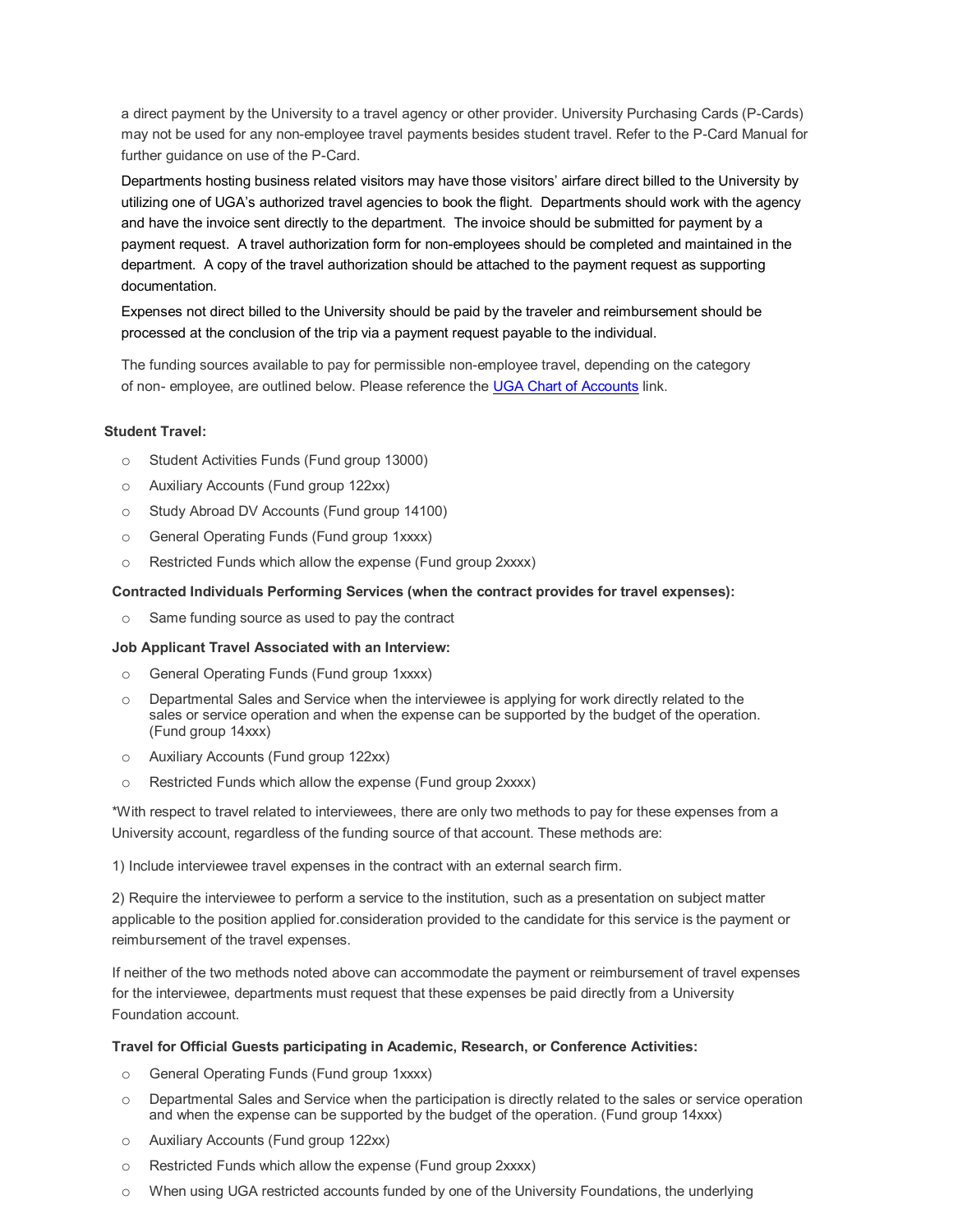fund agreement must allow for payment of the travel expenses.

Sponsored program funding may be utilized only if allowed under the terms of the award. Awards may include limitations on amounts for travel expenses or may have limits on payment of certain types of travel expenses. Any expense charged to a sponsored account must meet the requirements of the award and/or the requirements of the funding agency or sponsor.

All travel expenses in these categories must be submitted via a payment request in the Accounts Payable module. An approved [Non-Employee Payment Form](http://busfin.uga.edu/forms/Non_emp_payment.pdf) should accompany the request. Requests for payment of travel expenses for interviewees and official guests providing a service to the University must include a description of the services performed and how these services were a direct benefit to the University.

The departmental representative approving the Non-Employee Payment Form must certify that services purchased were in accordance with provision of the University's administrative policies and procedures.

Receipts for all expenses other than meal per diems should be attached. Any requests for reimbursement of mileage should include documentation of the number of miles traveled.

## Forms/Instructions [Non-Employee Payment Form](http://www.busfin.uga.edu/forms/Non_emp_payment.pdf)  [Non-Employee Travel Authorization Form](https://busfin.uga.edu/forms/nonemployee_travel.pdf)

#### **Responsibilities**

**Responsible University Senior Administrator:** Vice President for Finance & Administration **Responsible University Administrator:** Associate Vice President – Finance Division **Policy Owner:**[Accounts Payable](mailto:actpay@uga.edu) **Policy Contact:** [Westley Bargo](mailto:wbargo1@uga.edu) **Phone Number:** (706) 542-2786

#### Record Retention

Research Grant Records Number 0472-09-006

These records relate to funded research grant proposals and research activity associated with grant funded projects. Examples of records include: supporting statistics, demographic data, draft proposals, suggested revisions, final proposals, forms, protocols, applications, research/activity reports, progress reports, and summary reports. Retention: Final research report is permanent. All other records: 7 years after the end of the grant period.

## Accounting Records

#### Number 0472-03-001

This series includes bank statements, purchase requests, purchase orders, requisitions, financial reports, accounts payable and receivable records, write-off records, discrepancy, payment schedules, operating statements, year-end projections, reconciliation and expenditure reports, cancelled checks, check stubs, moving expense records, cost accounting reports, refund/disbursement request records, returned checks, deposit slips, travel records, credit voucher requisition records, cash balances and reconciliations, sales and cash reconciliation records, journal entries, outstanding obligations, refund/disbursement requests, receipts and invoices.

Retention: Monthly and quarterly reports: 1 year. All other records: 5 years.

## Credit Card Administration Records

## Number 0472-03-013

This series documents administration of credit cards and P-cards issued to institutional staff and units. Records may include: applications, master monthly billing statements, individual card holders' statements, billing